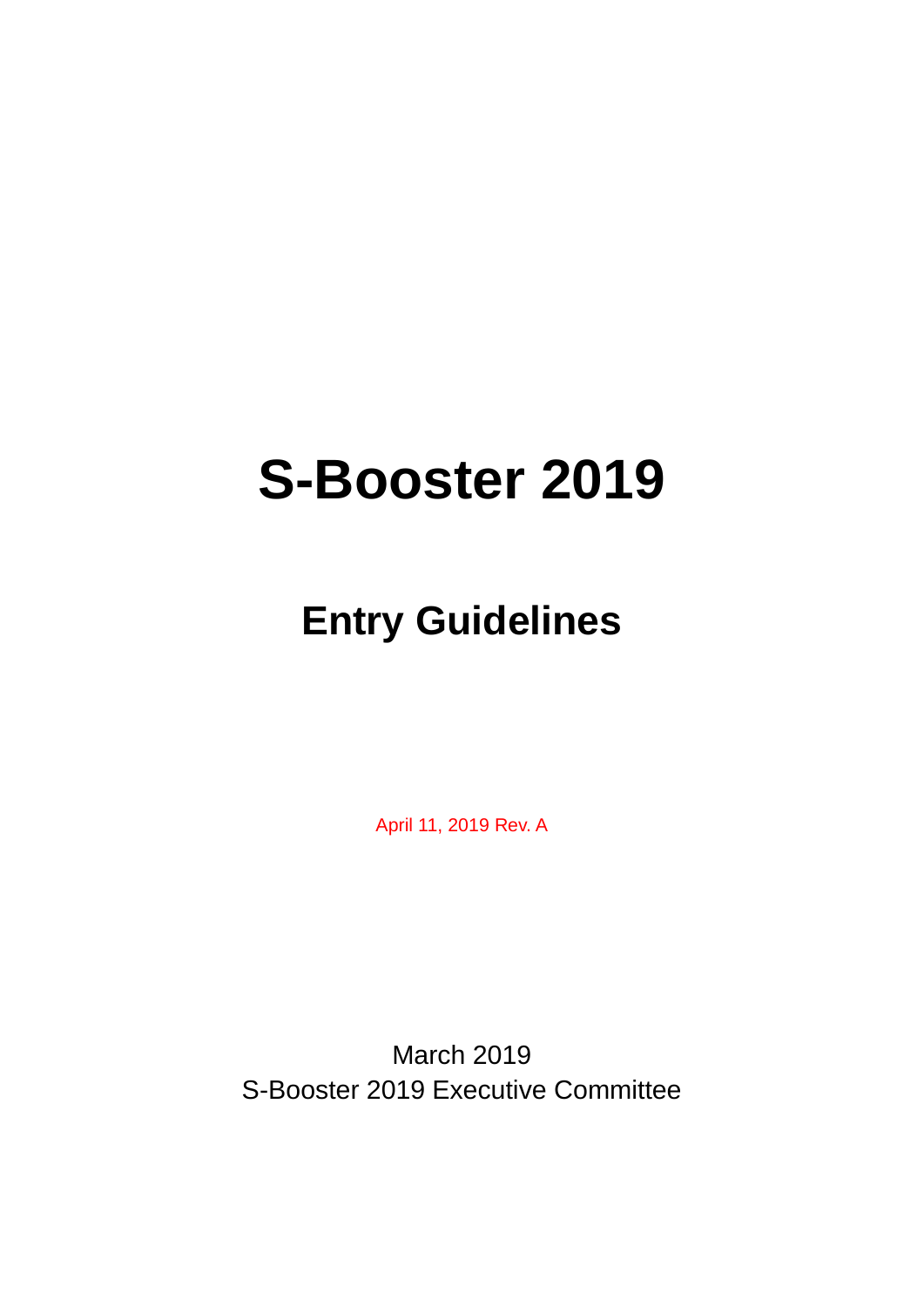| <b>Contents</b>                                                                                                                                                                                                                |                 |
|--------------------------------------------------------------------------------------------------------------------------------------------------------------------------------------------------------------------------------|-----------------|
| 1. S-Booster 2019 objectives                                                                                                                                                                                                   | 1               |
| 2. Operators 2. Express 2. Operators 2. The contract of the contract of the contract of the contract of the contract of the contract of the contract of the contract of the contract of the contract of the contract of the co | 2 <sup>1</sup>  |
| 3. Entry information <b>Example 2. 1999</b>                                                                                                                                                                                    | 4               |
| 4. Selection process                                                                                                                                                                                                           | 7 <sup>7</sup>  |
| 5. Prizes<br><u> 1989 - John Stein, mars and de Brazilian (b. 1989)</u>                                                                                                                                                        | 11              |
| 6. Judging                                                                                                                                                                                                                     | 12              |
| 7. Rights to ideas, etc.                                                                                                                                                                                                       | 13              |
| <b>Entry Information Review Form</b>                                                                                                                                                                                           | <b>Appendix</b> |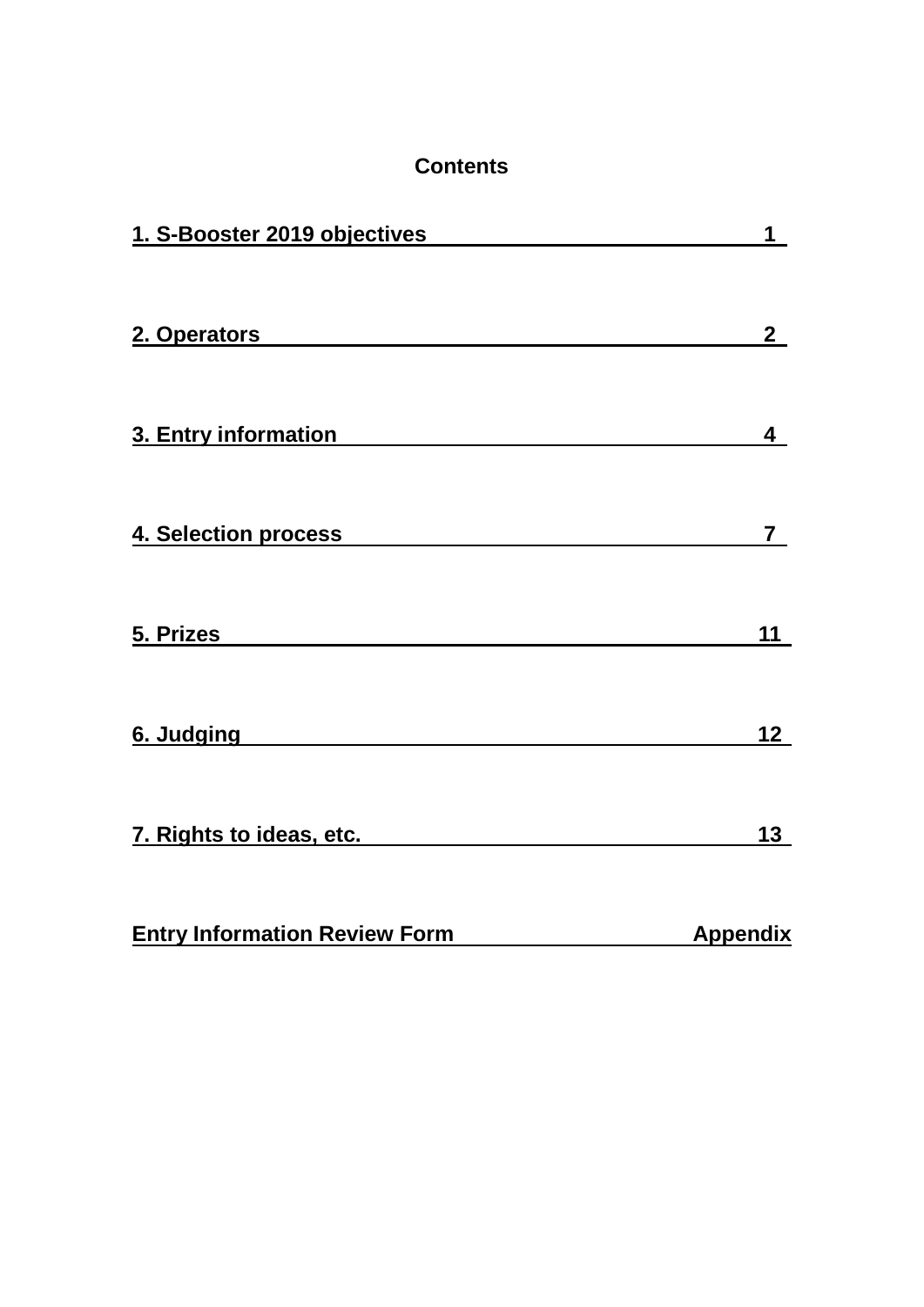#### **1. S-Booster 2019 objectives**

S-Booster 2019

A contest for space-based business ideas

This contest accepts a broad range of new business idea entries from Japan and

the Asia-Oceania regions, and provides mentoring to winners to help them

commercialize their ideas!

In this way, it promotes open innovation utilizing space in Japan and the

Asia-Oceania regions!

S-Booster 2019 Executive Committee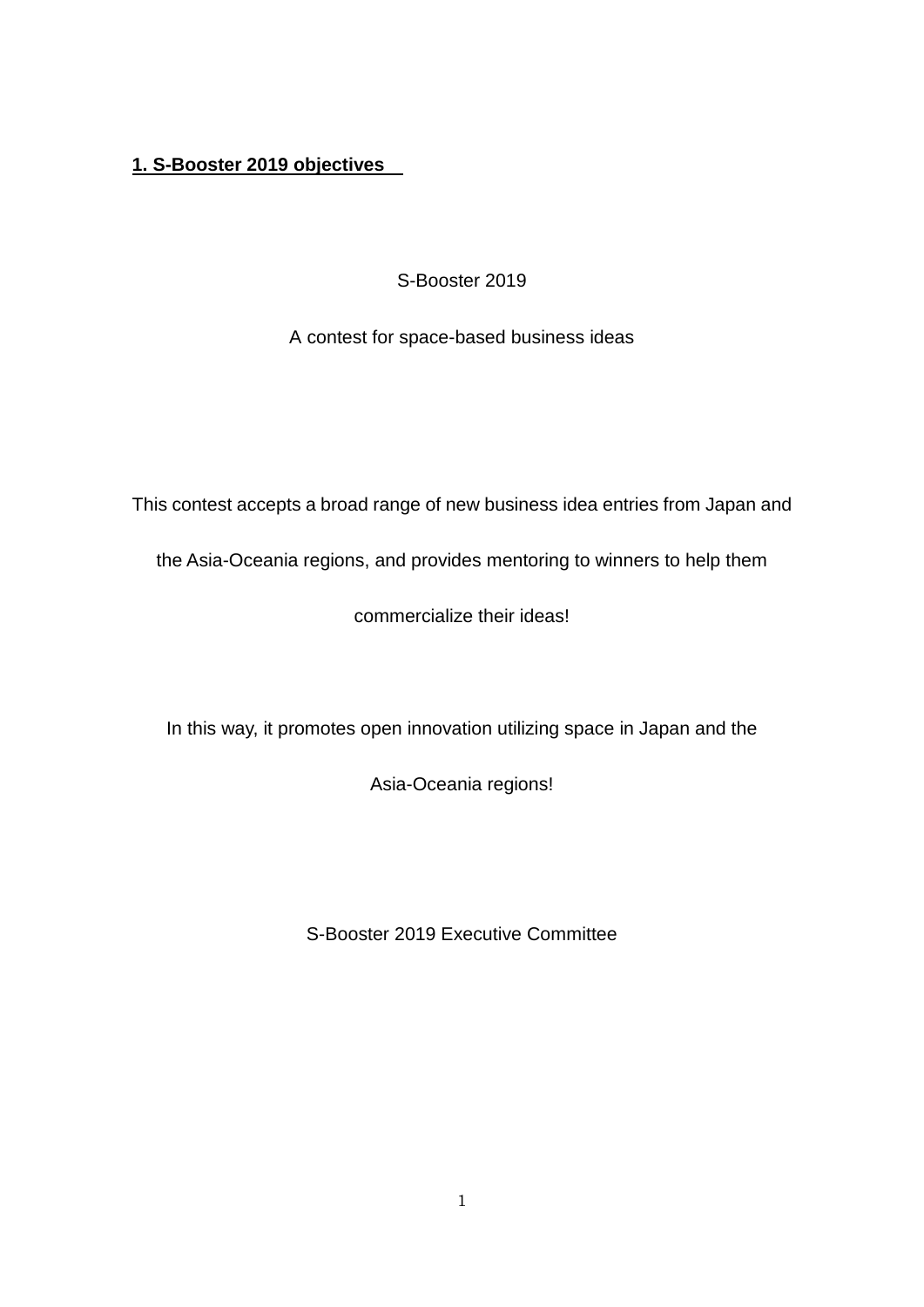#### **2. Operators**

S-Booster 2019 is operated by the S-Booster 2019 Executive Committee, comprised of the Cabinet Office, Government of Japan; Japan Aerospace Exploration Agency (JAXA); New Energy and Industrial Technology Development Organization (NEDO); and sponsor companies.

Host: Cabinet Office

Co-host:

- Japan Aerospace Exploration Agency (JAXA)
- New Energy and Industrial Technology Development Organization (NEDO)

#### Local host:

Geo-Informatics and Space Technology Development Agency (GISTDA), Thailand

#### Sponsors:

- ANA HOLDINGS INC.
- SKY Perfect JSAT Corporation
- SoftBank Corp.
- DENSO CORPORATION
- Japan Airlines Co., Ltd.
- POLA ORBIS HOLDINGS INC.

Official Facility Supporter: Mitsui Fudosan Co., Ltd.

#### Supporters:

- Ministry of Internal Affairs and Communications (MIC)
- Ministry of Education, Culture, Sports, Science and Technology (MEXT)
- Ministry of Agriculture, Forestry and Fisheries (MAFF)
- Ministry of Economy, Trade and Industry (METI)
- Ministry of Land, Infrastructure, Transport and Tourism (MLIT)
- Ministry of the Environment (MOE)
- Japanese Meteorological Agency (JMA)
- Multi-GNSS Asia (MGA)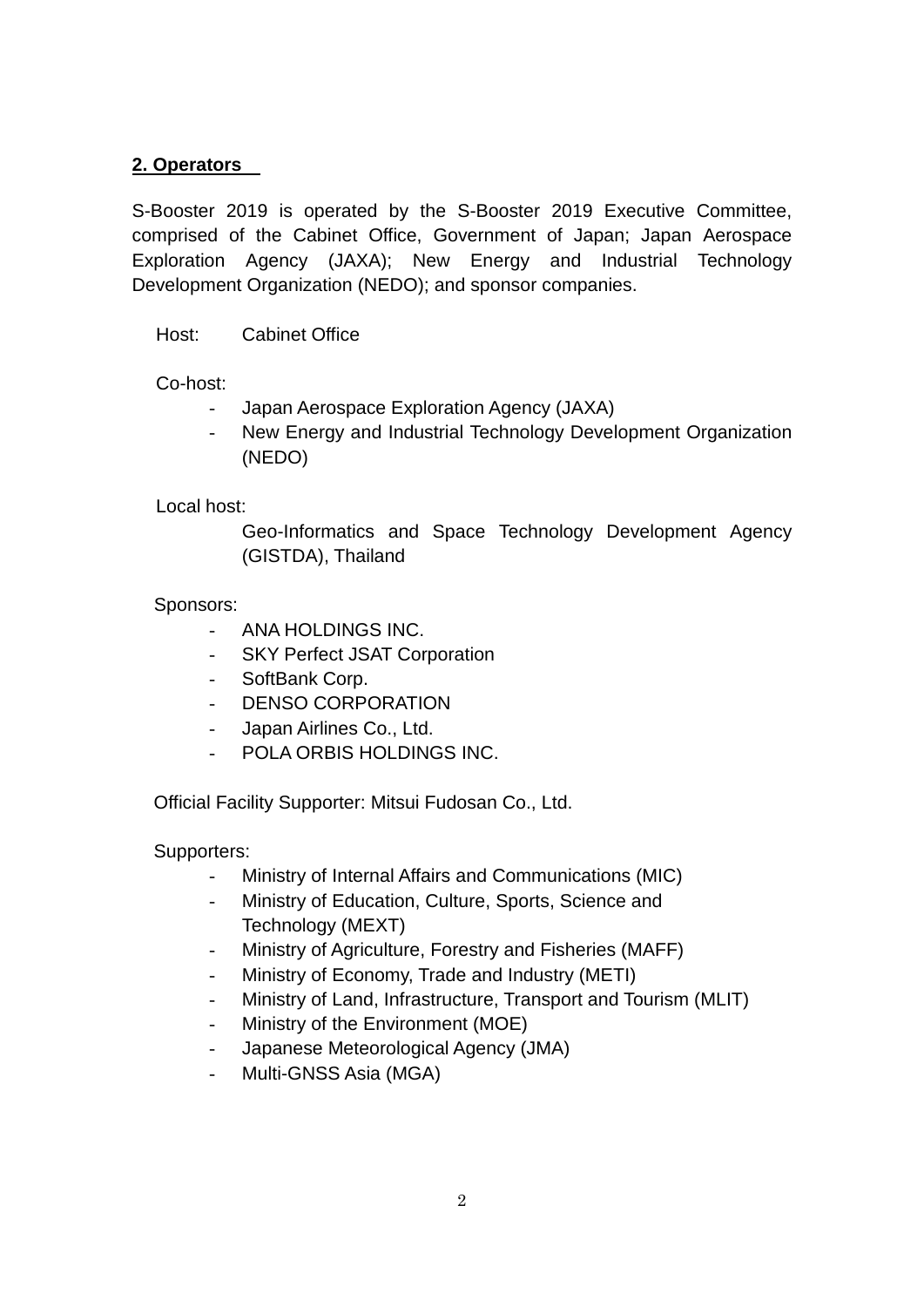Organizer:

S-Booster 2019 Executive Committee (comprised of the host, co-hosts, and sponsors)

S-Booster 2019 Executive Committee Secretariat (inside Japan Space Forum) 2F Shin-Ochanomizu Urban Trinity Bldg., 3-2-1 Kanda Surugadai, Chiyoda-ku, Tokyo 101-0062 E-mail: s-booster2019@jsforum.or.jp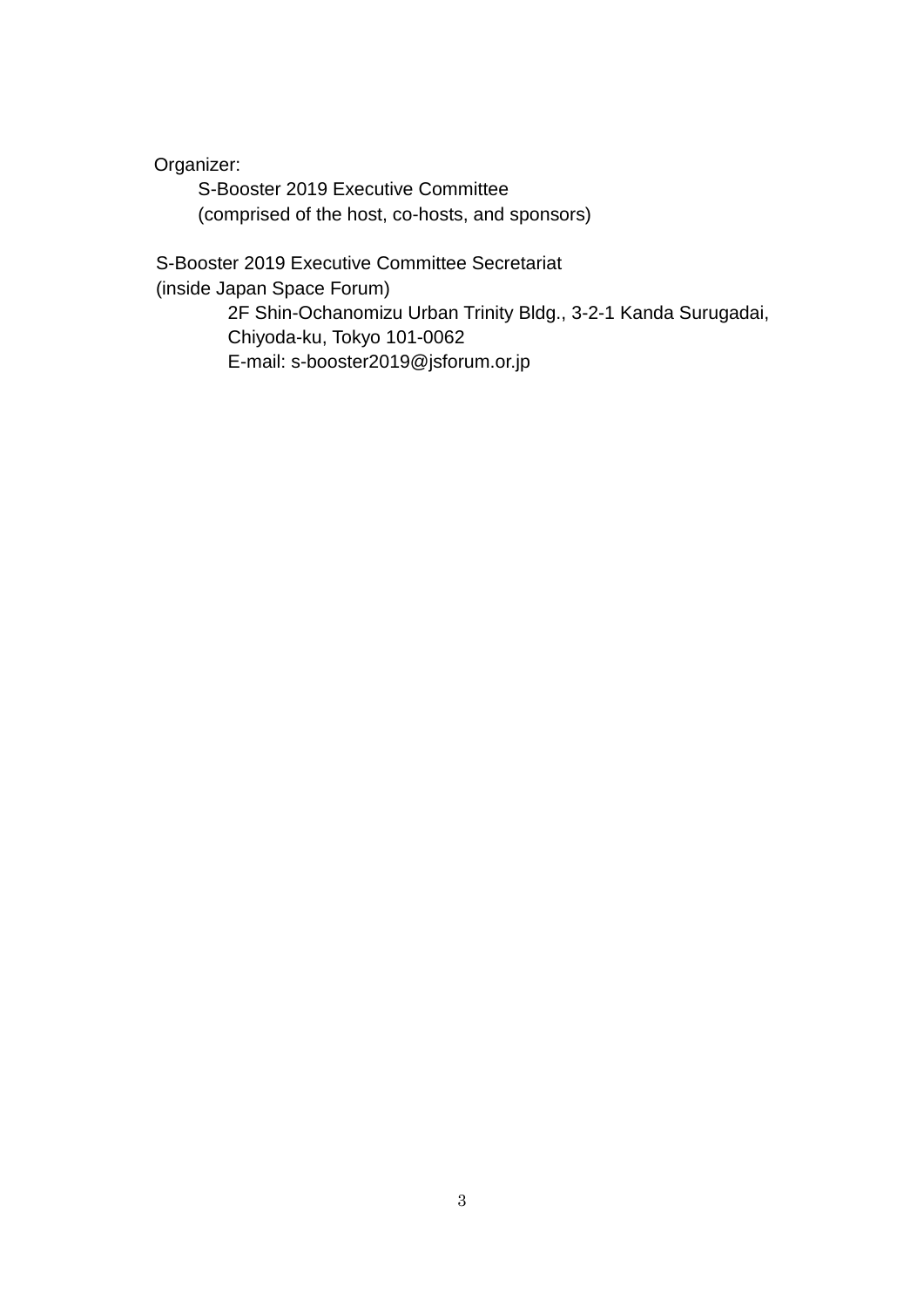#### **3. Entry information**

#### **(1) Eligibility**

Individuals or teams in Japan and the Asia-Oceania regions may enter the contest, regardless of whether they are affiliated with a company, university, etc. (People not of legal age must enter as part of a team with adults).

#### **[Please note]**

- **Entrants must intend to commercialize their idea.**
- $\triangleright$  Ideas that have already received funding from an institutional investor are not accepted. (Ideas funded by an angel investor are accepted).
- $\triangleright$  The following may not apply: criminal groups; persons with any past or present relationships or communication, either direct or indirect, with criminal groups (including dealings, money payment, and provision of favors); persons who are members of criminal groups; persons in communication with criminal groups who are selected by executives, hired as employees, or involved in management.
- $\triangleright$  In addition to the above, any entrant recognized as unsuitable by the Executive Committee may have their eligibility revoked by the decision of the Executive Committee.

#### **(2) Entry period**

Friday, March 1 to Tuesday, May 7, 2019 (must arrive by 5:00 p.m. JST)

A

#### **(3) Themes**

- Entries are accepted for new business ideas using space-related assets in Japan or the Asia-Oceania regions.
- These ideas can be already verified, or can be technologies to be created in the future, etc.
- It is not guaranteed that sponsors and companies proposing Japanese space assets will provide business support for these ideas.

<Japan>

- 1) Business idea based on the themes (\*) proposed by sponsors
- 2) Business idea using Japanese space assets (\*) such as the QZSS (Quasi-Zenith Satellite System)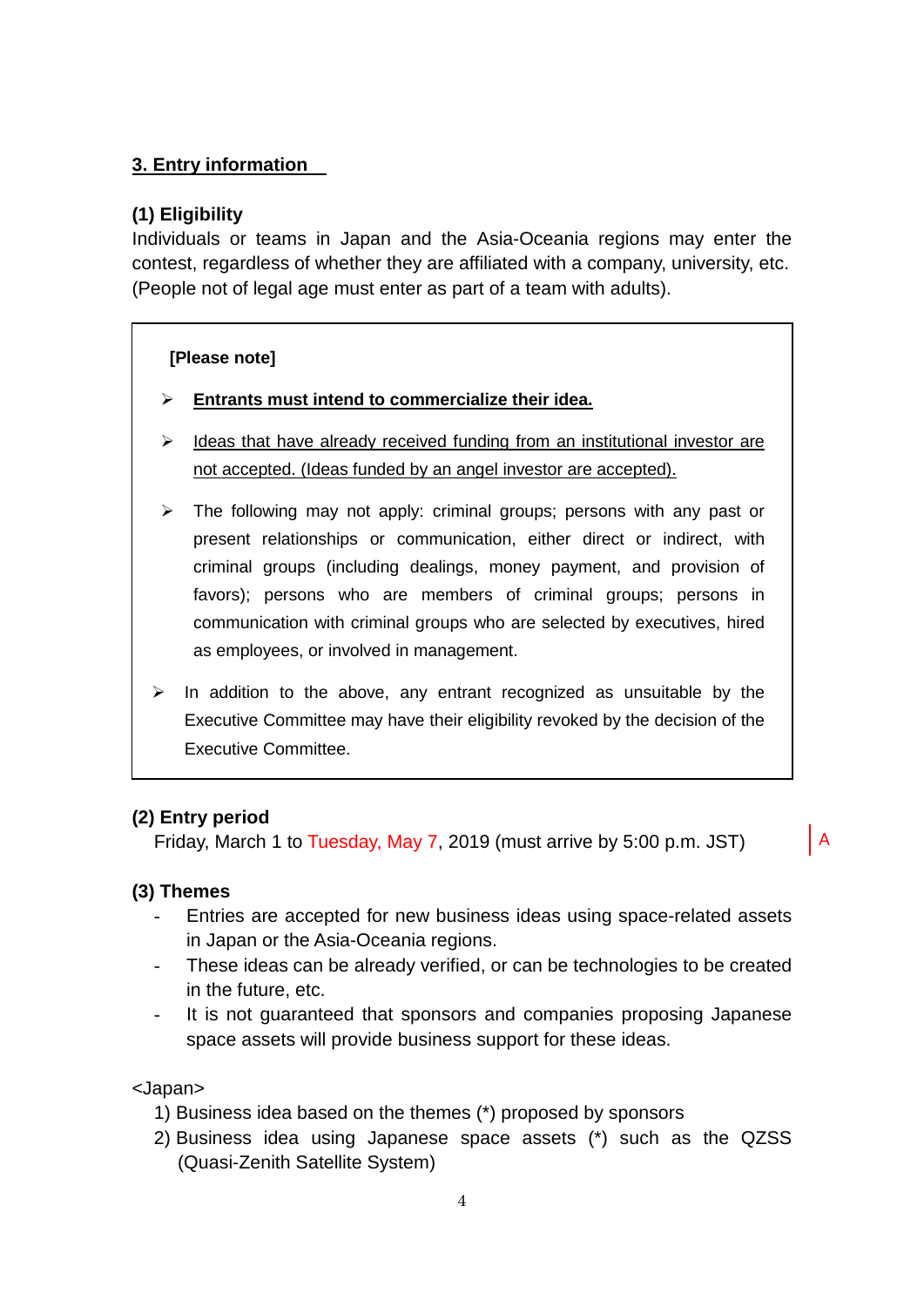3) Other space-based business idea (general)

<Asia-Oceania regions>

- 1) Business idea based on the themes (\*) proposed by sponsors
- 2) Business idea using Japanese space assets (\*) such as the QZSS (Quasi-Zenith Satellite System)
- 3) Space-based business idea, seeking collaboration with Japanese companies
- \* Please see the website [\(https://s-booster.jp/](https://s-booster.jp/)en/) for more information.

#### **(4) Required information**

Please see the online form and the Entry Information Review Form (appendix) for details about the required information.

| <b>Item</b>               | <b>Required information</b>                                                                                                                                                                                                                                                                                                                                                                                                                                                                                                                                                            |
|---------------------------|----------------------------------------------------------------------------------------------------------------------------------------------------------------------------------------------------------------------------------------------------------------------------------------------------------------------------------------------------------------------------------------------------------------------------------------------------------------------------------------------------------------------------------------------------------------------------------------|
| Entrant<br>overview       | • Entrant's brief biography, profile, etc.<br>■ Requests for commercialization assistance Etc.                                                                                                                                                                                                                                                                                                                                                                                                                                                                                         |
| Business idea<br>overview | ● Business idea name<br>Theme<br>Field<br>Background/awareness of issues that inspired the idea<br>(80 words or less)<br>• What will you do, how, and for whom? (240 words or less)<br>Expected sales/required costs/commercialization<br>schedule (80 words or less)<br>• Differences from existing products/services (advantages<br>from differentiation and unique qualities) (80 words or<br>less)<br>• What ripple effects throughout society can be expected<br>from the business (improving citizen lives,<br>innovating/developing social systems)? (80 words or less)<br>Etc. |

#### \* Handling of information that must be kept confidential

If your entry contains information that is determined as having the possibility to result in harm due to your entry, such as patent application reasons, please take measures on your own to maintain confidentiality (such as concealing information).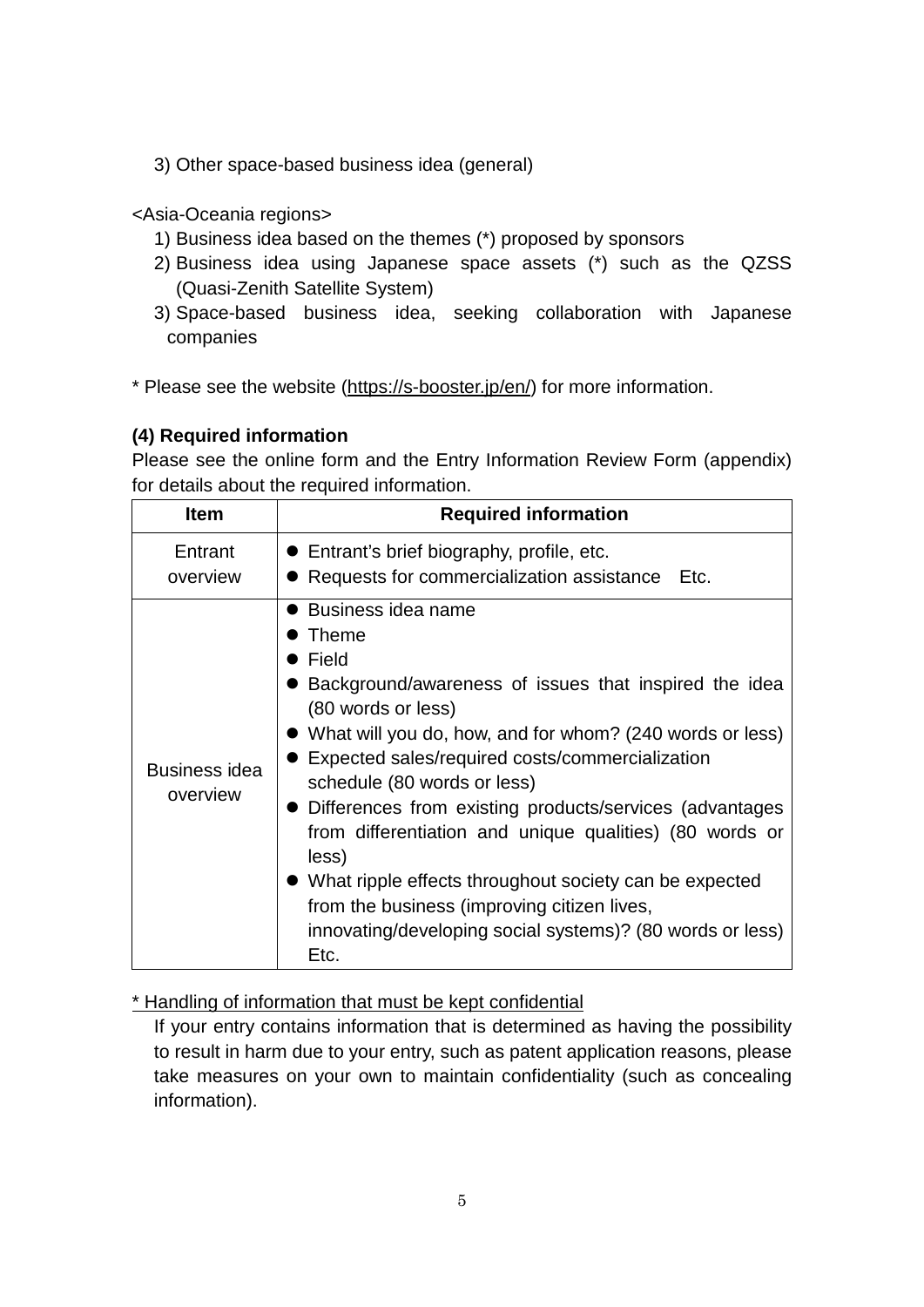#### **(5) How to enter**

- Apply using the form on the website (in Japanese for entries in Japan, in English for entries in the Asia-Oceania regions).

#### S-Booster website: [https://s-booster.jp/e](https://s-booster.jp/)n/

- You may attach up to two A4-sized PDF pages as supplementary materials.
- No entries are taken via other methods (e-mail, postal mail, etc.). All entries sent to the Secretariat, etc. will be regarded as invalid.

#### **Please note**

- The entry deadline is **5:00 p.m. (JST) on Tuesday, May 7, 2019**.
- Make sure to send your entry and receive the entry confirmation e-mail by 5:00 p.m.

A

No entries will be accepted after the deadline for any reason.

- It is expected that many people will submit entries right before the deadline, resulting in server congestion. Please ensure sufficient time to enter.
- The entry form cannot be saved. We recommend you use the Entry Information Review Form to save your entry information.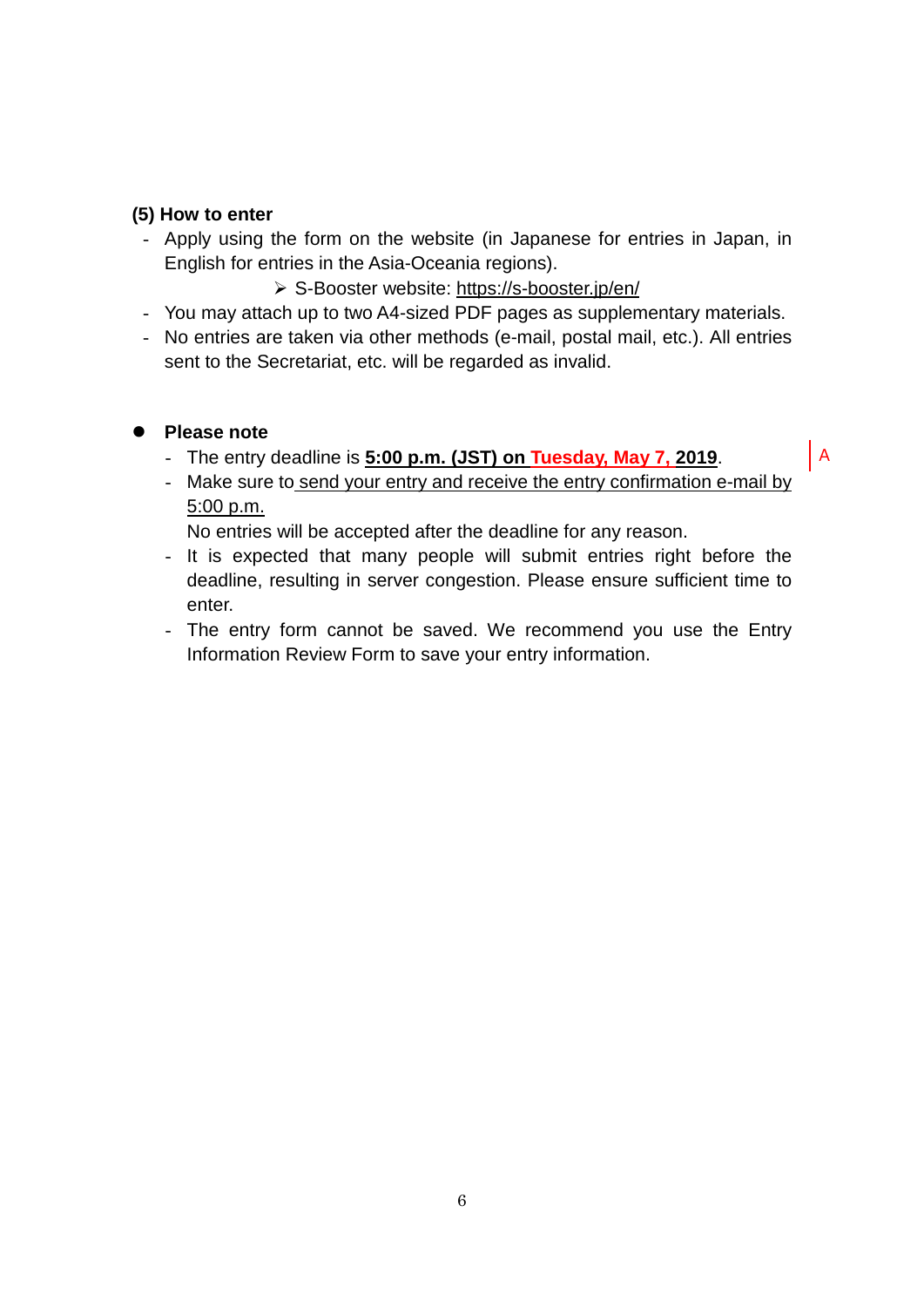#### **4. Selection process**

Submitted ideas will undergo screening, based on documents (Round 1) and presentations (Round 2). Finalists that pass Round 2 will be given mentoring opportunities with mentors. The Grand Prize and other prizes will be awarded after the Final Presentation (which is open to the public).

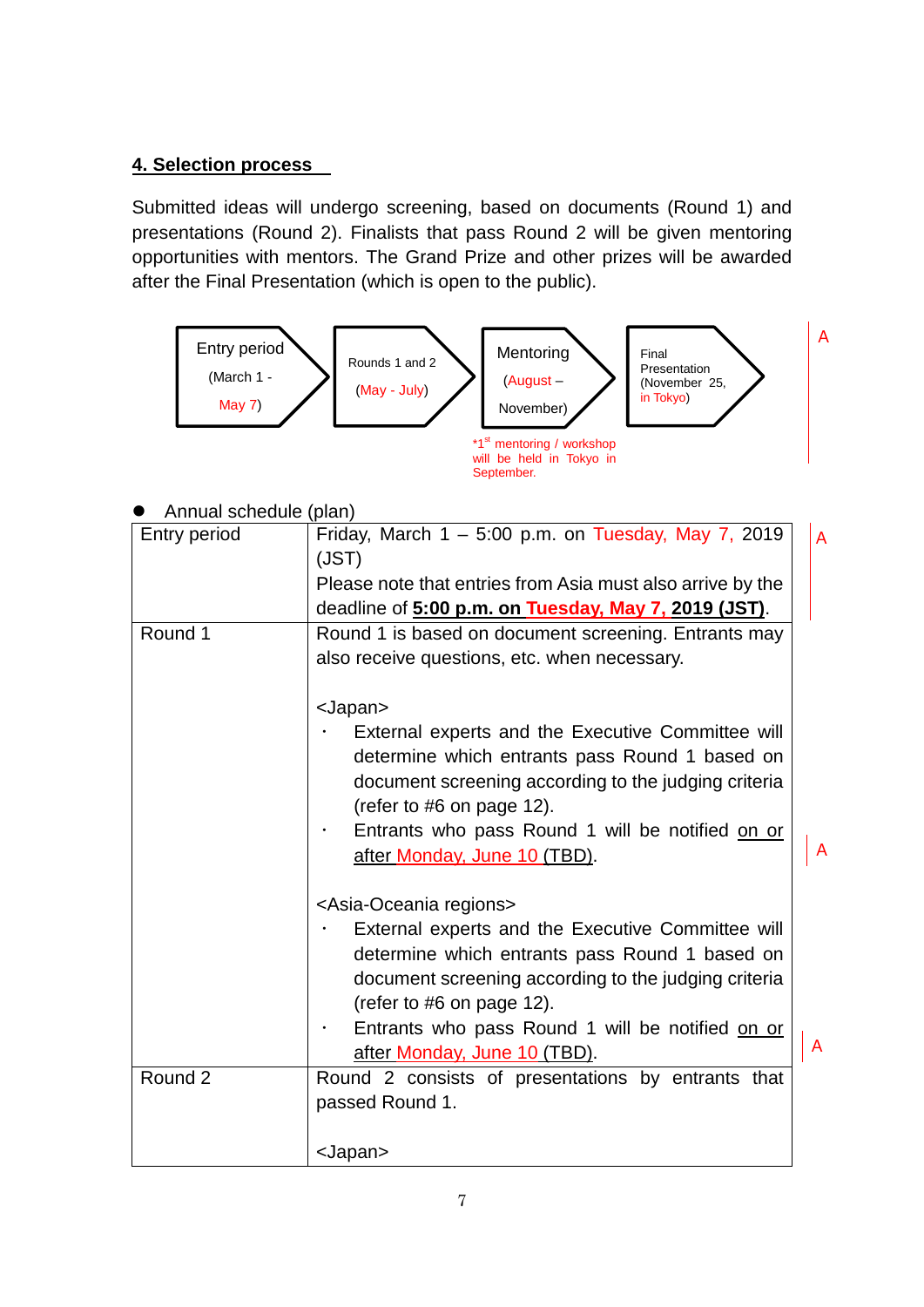|           | Entrants will give presentations (not open to the<br>$\bullet$<br>public) to external experts and the Executive<br>Committee at the middle of July (TBD) in Tokyo.<br>Entrants who cannot come to Tokyo (because they<br>are in distant locations, etc.) can participate via<br>Skype or other means.<br>Entrants who pass Round 2 (finalists) will be notified<br>at the end of July (TBD).                                                                                                                                                                                                                                                                                                                                                                                                                                                                              | A<br>A |
|-----------|---------------------------------------------------------------------------------------------------------------------------------------------------------------------------------------------------------------------------------------------------------------------------------------------------------------------------------------------------------------------------------------------------------------------------------------------------------------------------------------------------------------------------------------------------------------------------------------------------------------------------------------------------------------------------------------------------------------------------------------------------------------------------------------------------------------------------------------------------------------------------|--------|
|           | <asia-oceania regions=""><br/>Entrants will give presentations (open to the public)<br/>to Asia-Oceania region judges on Thursday, July<br/>25 (TBD) in Bangkok, Thailand.<br/>Entrants who pass Round 2 (finalists) will be notified<br/>on the day of the presentation at the venue.</asia-oceania>                                                                                                                                                                                                                                                                                                                                                                                                                                                                                                                                                                     | A      |
|           | * The number of finalists will be announced on the site around<br><b>August</b><br>* Please note that no critiques are given of ideas in the above<br>rounds.<br>* With consent from entrants, information about ideas that were<br>rejected in Round 1 or 2 can be shared with investors and other<br>parties on the S-Matching space business investment matching<br>platform. (Only for entries from Japan)<br>https://s-matching.jp                                                                                                                                                                                                                                                                                                                                                                                                                                   |        |
| Mentoring | Finalists who passed Round 2 will be matched by the<br>Executive Committee with mentors, based on requests<br>from the finalists and mentors. Mentoring will be provided<br>with consent from both (management/mental advice and<br>guidance about commercialization, etc.). During the<br>mentoring period, entrants may also consult if necessary<br>with ministries and government agencies related to the<br>idea (Cabinet Office; Ministry of Internal Affairs and<br>Communications [MIC]; Ministry of Education, Culture,<br>Sports, Science and Technology [MEXT]; Ministry of<br>Agriculture, Forestry and Fisheries [MAFF]; Ministry of<br>Economy, Trade and Industry [METI]; Ministry of Land,<br>Infrastructure, Transport and Tourism [MLIT]; Ministry of<br>the Environment [MOE]; Japanese Meteorological<br>Agency [JMA]). (Only for entries from Japan) |        |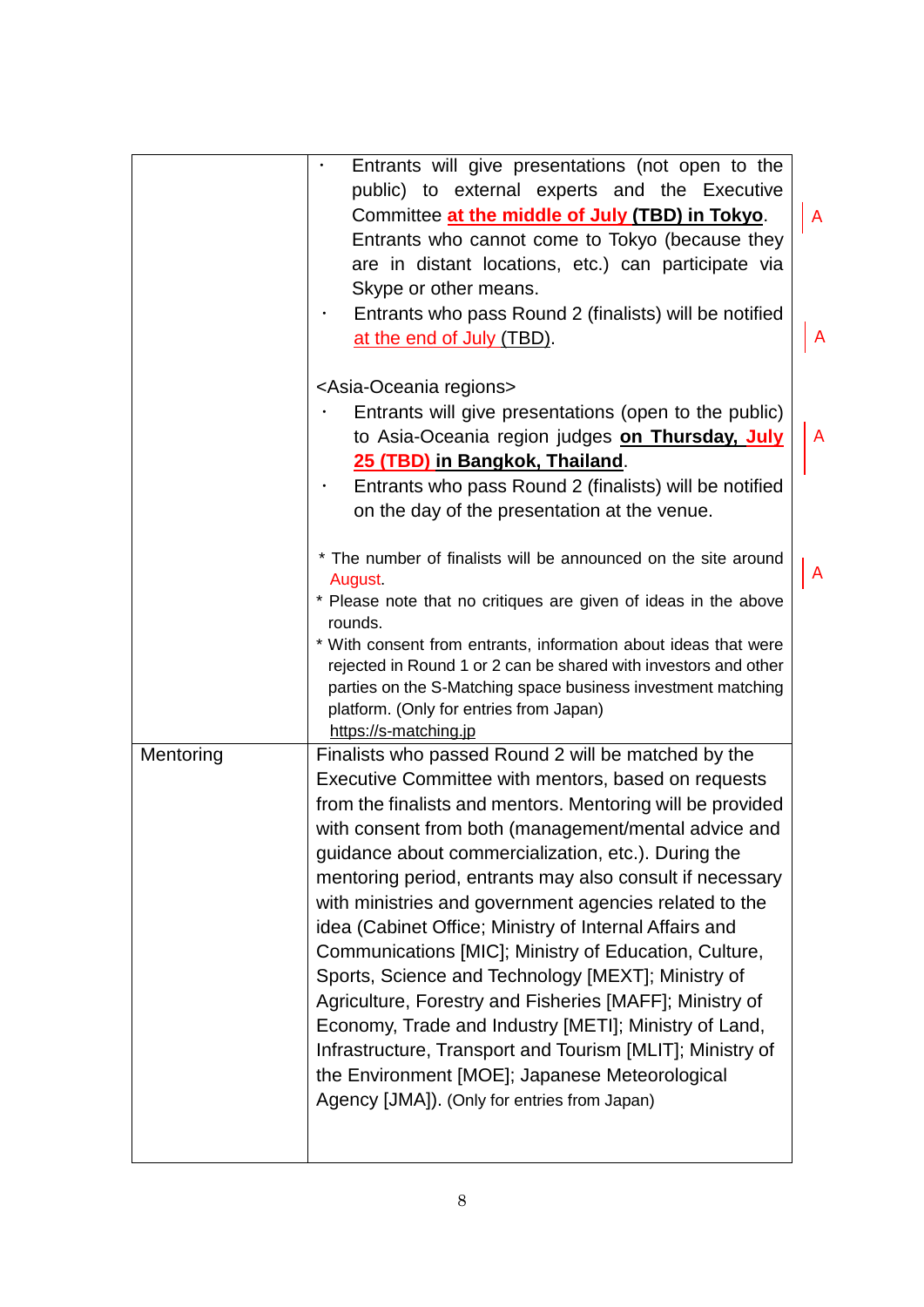|                           | <japan><br/>Mentoring sessions (around one per month) will be<br/>provided in Tokyo during the mentoring period from<br/><b>August to November.</b><br/>A workshop will be held on the same day with<br/>lectures on topics such as business plan drafting,<br/>fundraising, intellectual property strategies, etc.<br/>The first mentoring session will be held at the<br/>beginning of September (TBD) in Tokyo with<br/>finalists from the Asia-Oceania regions.<br/>In addition to the above, proactive mentoring can<br/>take place, either in person or remotely, with mutual<br/>agreement between the finalists and mentors.</japan> | $\mathsf{A}$<br>A |
|---------------------------|----------------------------------------------------------------------------------------------------------------------------------------------------------------------------------------------------------------------------------------------------------------------------------------------------------------------------------------------------------------------------------------------------------------------------------------------------------------------------------------------------------------------------------------------------------------------------------------------------------------------------------------------|-------------------|
|                           | <asia-oceania regions=""><br/>Three in-person mentoring sessions will be provided<br/>during the mentoring period from August to<br/>November. In addition, an environment will<br/>be<br/>provided for remote mentoring (Skype, telephone,<br/><math>etc.</math>).</asia-oceania>                                                                                                                                                                                                                                                                                                                                                           | A                 |
|                           | The first mentoring session will be held at the<br><b>beginning of September (TBD) in Tokyo with</b><br>Japanese finalists.<br>For the second mentoring session, the mentors will<br>visit the finalists' home countries for on-site<br>mentoring.<br>The third mentoring session will be held before the<br>Final Presentation in Tokyo. The finalists will then<br>participate in the Final Presentation.<br>Mentoring details will be determined based on<br>discussions with mentors.                                                                                                                                                    | A                 |
| <b>Final Presentation</b> | The Final Presentation consists of presentations and will<br>be held at the <b>Nihonbashi Mitsui Hall in Tokyo on</b><br><b>Monday, November 25.</b><br>The Award Ceremony will take place after the<br>presentations.<br>The Grand Prize and other prize winners will be<br>determined based on discussions by the judges<br>according to the judging criteria (see #6 on page 12).                                                                                                                                                                                                                                                         |                   |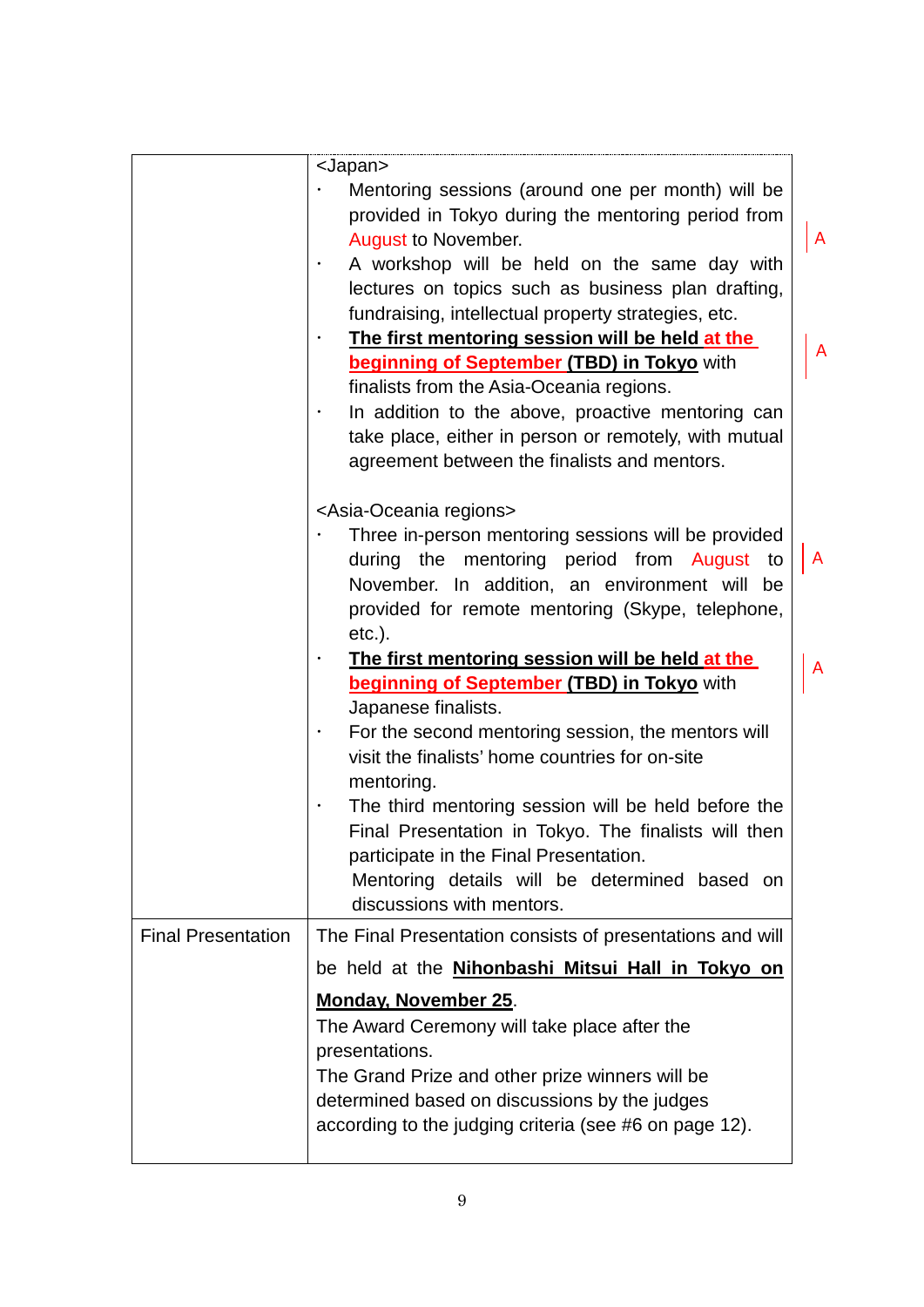| Nihonbashi Mitsui Hall                    |
|-------------------------------------------|
| (3F COREDO Muromachi 3, 1-5-5 Nihonbashi) |
| Muromachi, Chuo-ku, Tokyo)                |
| http://www.nihonbashi-hall.jp/            |

#### **Please note**

- \* No answers will be given to individual inquiries about the selection.
- \* The schedule may be changed according to entry status, etc. The latest schedule will be posted on the S-Booster website.
- \* Finalists in Japan must pay their own travel and other expenses to participate in Round 2, mentoring, and the Final Presentation.
- \* Travel costs will be paid for finalists from the Asia-Oceania regions (up to three members per team) for a total of two visits to Japan during the mentoring period and to attend the Final Presentation.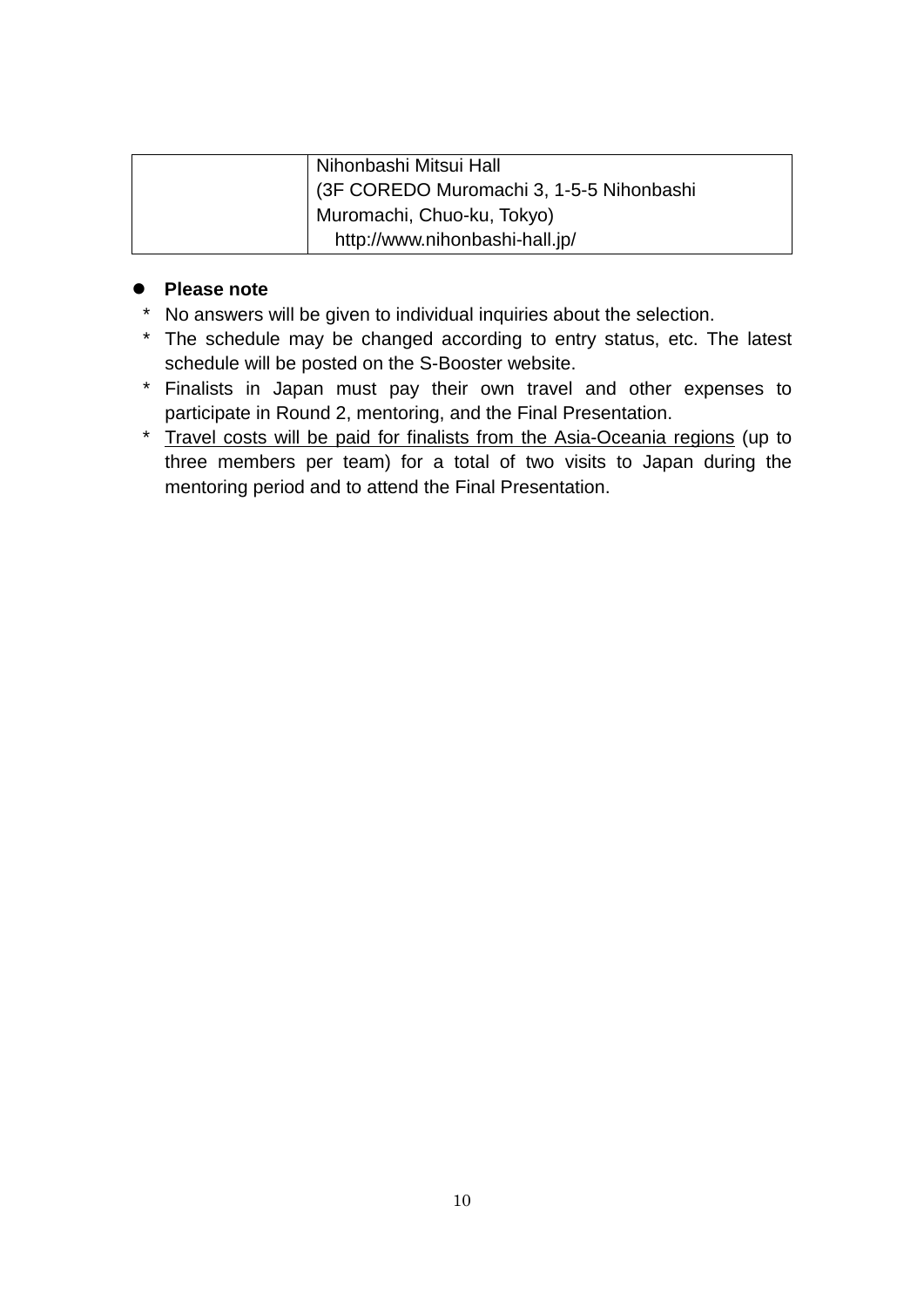#### **5. Prizes**

Winners will be chosen from Japan and the Asia-Oceania regions at the Final Presentation.

Please be aware that no prizes may be awarded in a given region based on the judging results.

- **Grand Prize: 1 (awarded by the special judges to the most superior idea)** Prize money: 10 million yen
- **Special Judges' Prize: 1 (awarded by the special judges to an excellent idea)**

Prize money: 2 million yen

- **Sponsor Prizes: About 6 (awarded by sponsor companies)** Prize money: 500,000 yen
- **JAXA Prize: 1 (awarded by JAXA)** Prize: Special feature on JAXA publicity media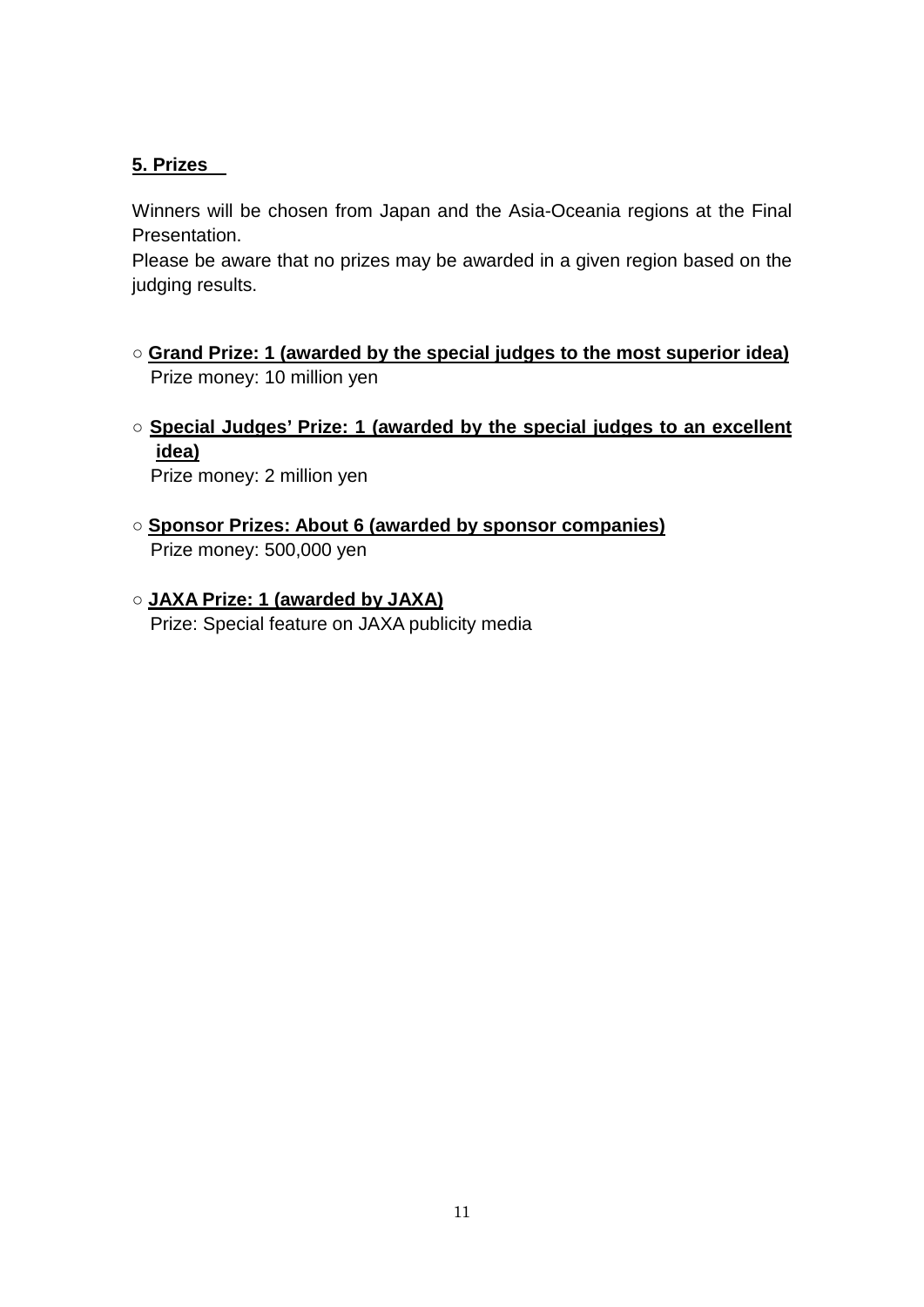#### **6. Judging**

Expert judges will select the winners based on the following criteria in Round 1, Round 2, and the Final Presentation.

| <b>Judging criteria</b>        | <b>Important points</b>                                                                                                                                                                                                                  |  |
|--------------------------------|------------------------------------------------------------------------------------------------------------------------------------------------------------------------------------------------------------------------------------------|--|
| <b>Profitability</b>           | Sufficient profit can be expected<br>(Important points)<br>Sales/profit growth based on a specific business plan<br>New market creation Etc.                                                                                             |  |
| <b>Innovative</b><br>qualities | Creating new products/services leveraging space<br>resources based on brand-new concepts<br>(Important points)<br>Contributing to high added value for existing<br>business, etc.<br>Resolving business problems in other fields<br>Etc. |  |
| Social potential               | Commercialization is expected to cause ripple effects<br>throughout society<br>(Important points)<br>Contributing to better lives for citizens<br>Contributing to the reform/development of social<br>$\bullet$<br>systems<br>Etc.       |  |

The following clause of disqualification applies to the judging.

- If a judge has a conflict of interest with an entrant, the judge shall be removed from the judging of that entrant.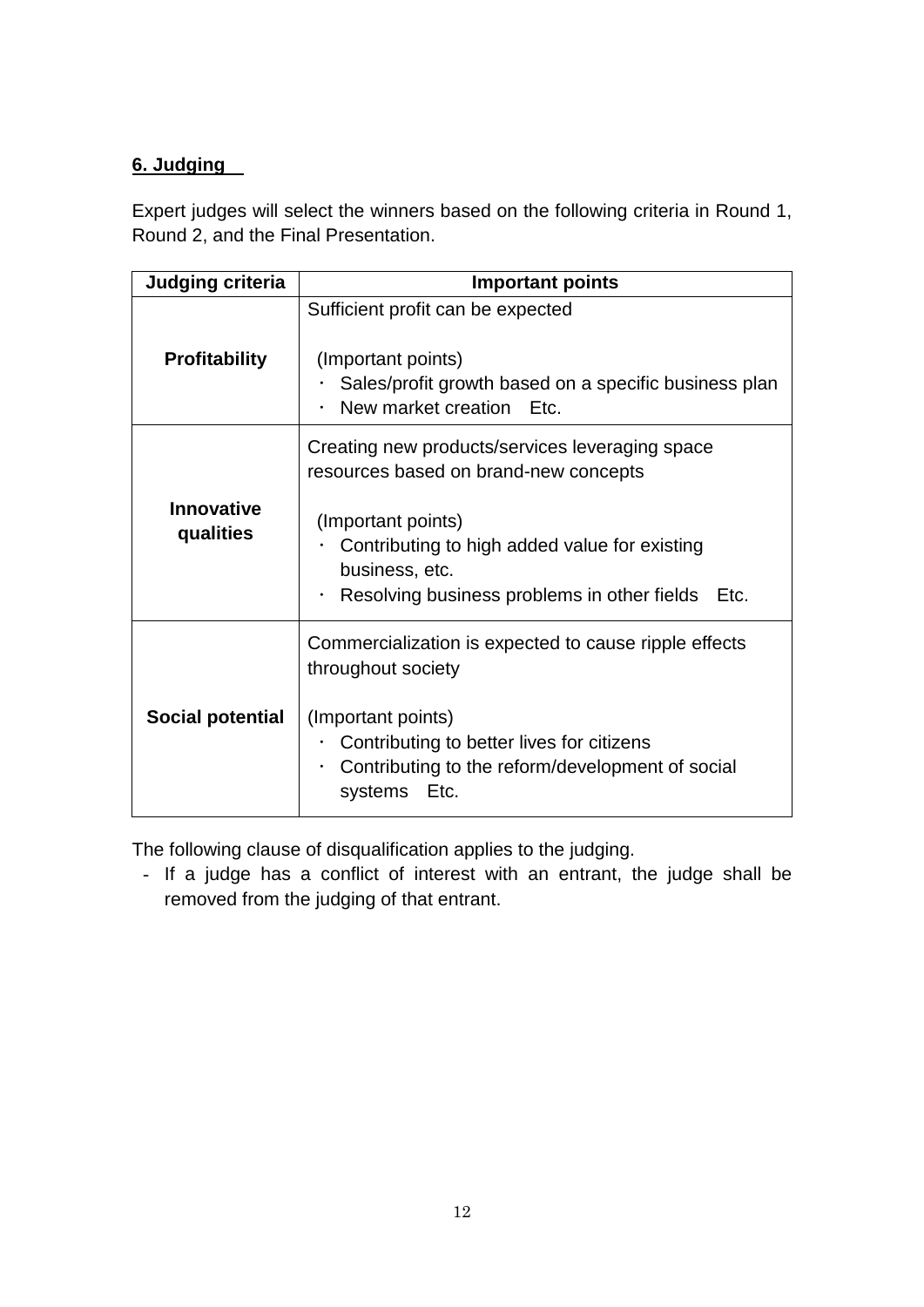#### **7. Rights to ideas, etc.**

#### **Intellectual property rights to submitted ideas**

- $\cdot$  The copyright and other intellectual property rights to submitted ideas belong to the entrant.
- $\cdot$  Submitted ideas must not infringe on the copyright or other intellectual property rights of a third party. If the Executive Committee judges there is the risk that a submitted idea infringes or may infringe on the rights of a third party (including infringement after entry), the prize may be revoked, even after it is awarded.

#### **Summary, translation, etc. of submitted ideas**

Please be aware that information written on the entry form, coverage of finalists at the Final Presentation, and other information may be used by the host for publicity and PR in magazines, books, websites, e-mail newsletters, and other mediums. Accordingly, the information written by the entrant may be partially changed, including summary and translation.

#### **Progress reports after winning**

- Winners will be given opportunities to continually promote their efforts, such as reports at governmental space-related events, about their progress after winning the prize.
- $\cdot$  In addition, winners may be asked to report on how they spent the prize money after winning.

#### **Handling of personal information**

#### 1. Purpose of using personal information

The S-Booster 2019 Executive Committee Secretariat ("Secretariat") uses personal information obtained from entrants to S-Booster 2019 ("this contest") for the following purposes. Personal information will not be used for other purposes except with the consent of the entrant.

- 1. Operation of this contest
- 2. Contacting the entrant (conformation of registered information, inquiries, notification of judging results, etc.)
- 3. Public announcements of judging results and prize winners
- 4. Media coverage of entrants
- 5. Other purposes as notified or clearly explained when the information is obtained
- 6. Other purposes related to the above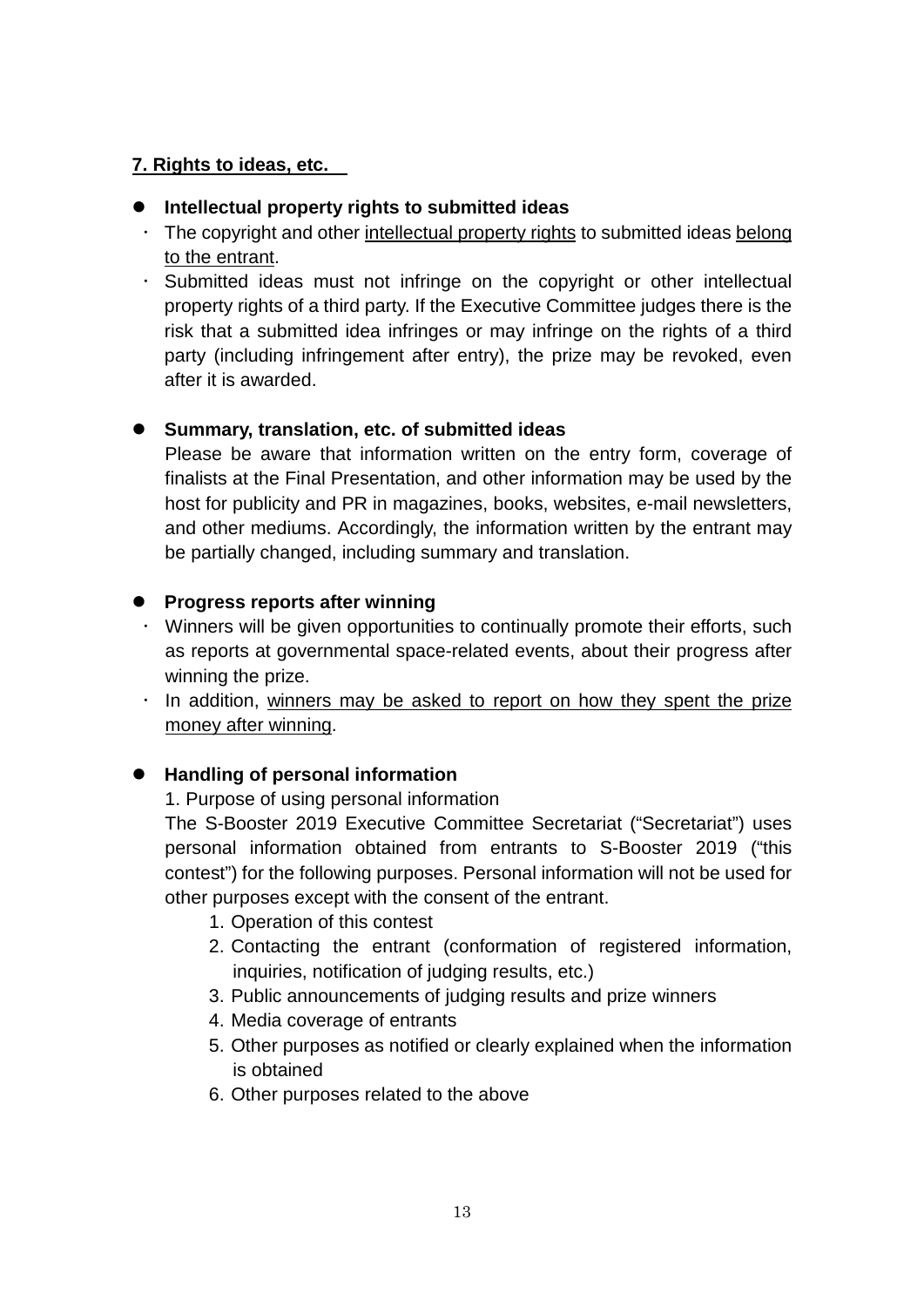2. Provision of personal information to third parties

In principle, the Secretariat will not provide the entrant's personal information to a third party without the entrant's prior consent.

3. Contracting the processing of personal information

The Secretariat may contract a corporation or other external party to do some personal information handling tasks according to a non-disclosure memorandum concluded with the Secretariat.

[Contact for personal information handling]

Please contact the following for questions, etc. about the Secretariat's personal information protection policy and personal information possessed by the Secretariat.

S-Booster 2019 Executive Committee Secretariat Japan Space Forum Information Desk 3-2-1 Kanda Surugadai, Chiyoda-ku, Tokyo 101-0062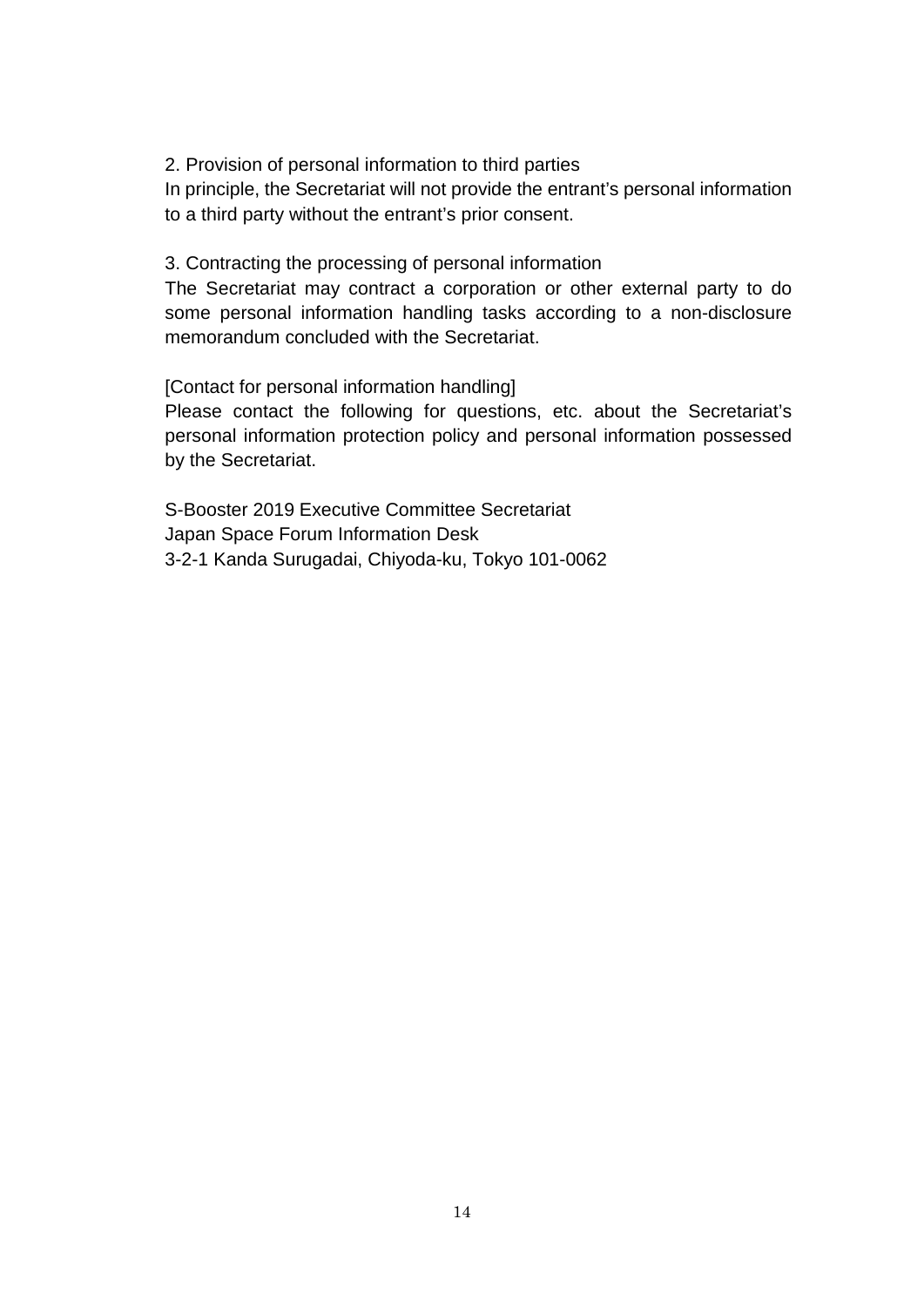#### **Appendix: Entry Information Review Form**

This form is for entrants to review and save their entry information. It cannot be used to enter the contest. Please use the online form to enter. <https://s-booster.jp/>en/

\* Denotes required items.

#### **■ Entrant/team overview**

|                            | First name *         |                                      |
|----------------------------|----------------------|--------------------------------------|
|                            | Middle name          |                                      |
|                            | Last name *          |                                      |
|                            | Occupation *         |                                      |
|                            | Affiliation          |                                      |
| Representative             | (company, etc.)      |                                      |
|                            | Age *                | 10s, 20s, 30s, 40s, 50s, 60 or older |
|                            | Postal code *        |                                      |
|                            | Address <sup>*</sup> |                                      |
|                            | E-mail *             |                                      |
|                            | Telephone *          |                                      |
|                            | First name           |                                      |
| members<br>Team<br>$1 - 9$ | Middle name          |                                      |
|                            | Last name            |                                      |
|                            | Occupation           |                                      |
|                            | Affiliation          |                                      |
|                            | (company, etc.)      |                                      |
| Brief biography            |                      |                                      |
| of representative          |                      |                                      |
| and team profile           |                      |                                      |
| (60 words or               |                      |                                      |
| less)                      |                      |                                      |

#### **■ Entry questionnaire**

| What kind of<br>commercialization assistance<br>do you want?                                                                                        | Investigation of business model, Research on needs,                                                                                            |
|-----------------------------------------------------------------------------------------------------------------------------------------------------|------------------------------------------------------------------------------------------------------------------------------------------------|
|                                                                                                                                                     | Research on market development, Fundraising assistance,                                                                                        |
|                                                                                                                                                     | Technical assistance, Human resources, PR/branding, Other                                                                                      |
|                                                                                                                                                     | (40)<br>Other<br>words<br>or<br>less)                                                                                                          |
| Do you consent to your<br>photographs and videos from<br>S-Booster 2019 being used in<br>TV, newspapers, magazines,<br>websites, and other media? * | Yes / No                                                                                                                                       |
| How did you learn about                                                                                                                             | Website/social media, Article or news about S-Booster,<br>Saw the S-Booster 2018 Final Presentation on YouTube,<br>From an acquaintance, Other |
| S-Booster 2019?                                                                                                                                     | (40)<br>Other<br>words<br>or<br>less)                                                                                                          |

#### **■ Business idea overview**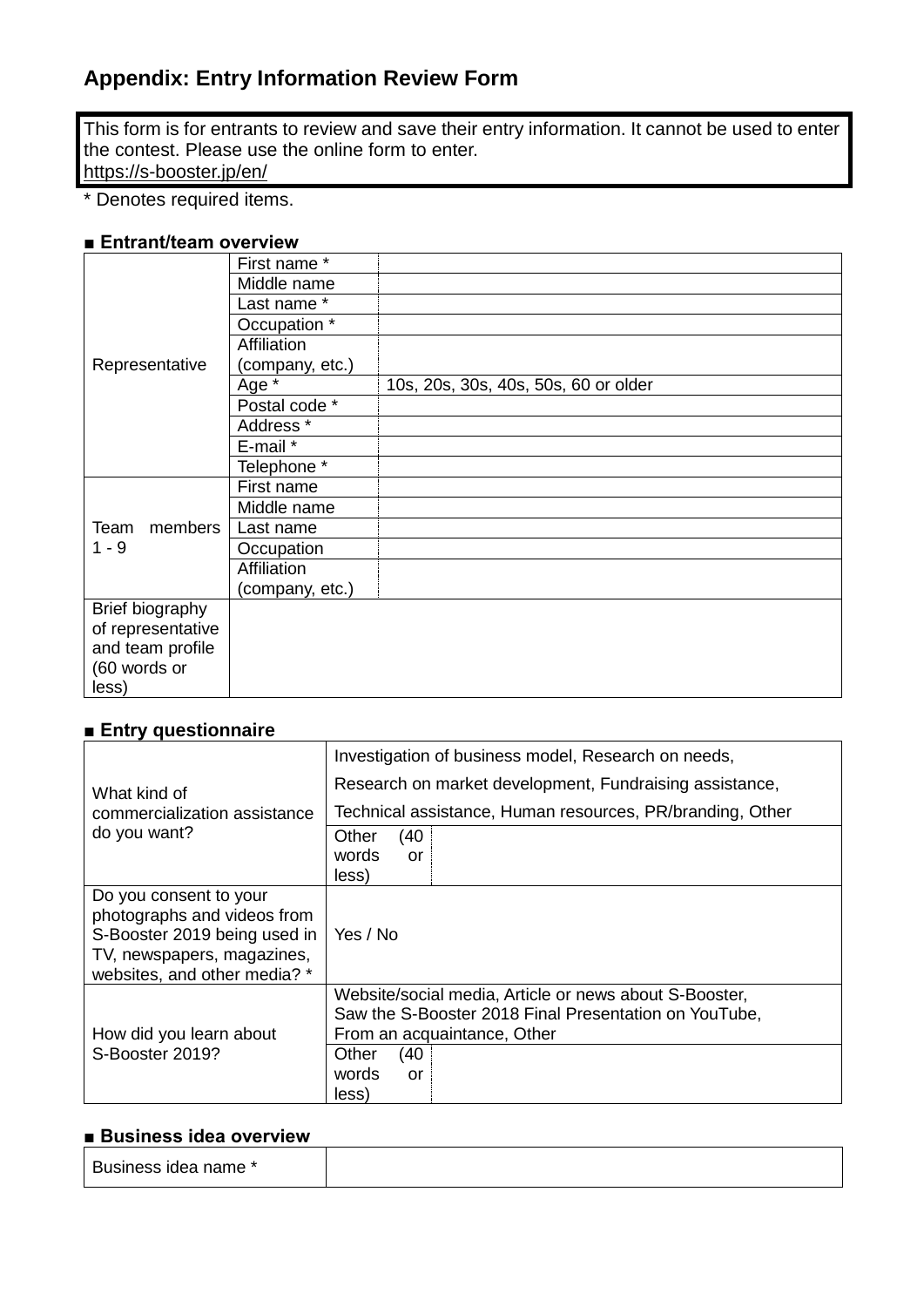### **Appendix: Entry Information Review Form**

| Theme <sup>*</sup>                                                                                                                                                                                                                                                                                                                                  | (1) Business idea based on the themes proposed by Japanese<br>companies<br>(2) Business idea using Japanese Space Assets such as the<br>QZSS (Quasi-Zenith Satellite System)<br>(3) Space-based business idea, seeking collaboration with<br>Japanese companies                                                                                                          |
|-----------------------------------------------------------------------------------------------------------------------------------------------------------------------------------------------------------------------------------------------------------------------------------------------------------------------------------------------------|--------------------------------------------------------------------------------------------------------------------------------------------------------------------------------------------------------------------------------------------------------------------------------------------------------------------------------------------------------------------------|
| Field *                                                                                                                                                                                                                                                                                                                                             | 1) Use and application of satellite data (such as remote sensing<br>and positioning), application development, etc.<br>2) Equipment development (satellites, launch vehicles, ground<br>devices, etc.)<br>3) Orbital service development and operation (debris removal,<br>space travel, space resource exploration, etc.)<br>4) Other<br>Other (20<br>words or<br>less) |
| Outline of business idea (80                                                                                                                                                                                                                                                                                                                        |                                                                                                                                                                                                                                                                                                                                                                          |
| words or less) *                                                                                                                                                                                                                                                                                                                                    |                                                                                                                                                                                                                                                                                                                                                                          |
| Background/awareness<br>of<br>issues that inspired the idea<br>(80 words or less) *                                                                                                                                                                                                                                                                 |                                                                                                                                                                                                                                                                                                                                                                          |
| What will you do, how, and for<br>whom? (240 words or less) *                                                                                                                                                                                                                                                                                       |                                                                                                                                                                                                                                                                                                                                                                          |
| Proposed schedule *                                                                                                                                                                                                                                                                                                                                 | - Commercialization within 3 years<br>- Commercialization within 10 years<br>- At present, there is no particular schedule for commercialization<br>- Other                                                                                                                                                                                                              |
| Sales *                                                                                                                                                                                                                                                                                                                                             | - Less than 100 million yen<br>- 100 million to less than 500 million yen<br>- 500 million to less than 3 billion yen<br>- 3 billion yen or more<br>- At present, there is no particular sales prediction<br>- Other                                                                                                                                                     |
| Expected sales/required<br>costs/commercialization                                                                                                                                                                                                                                                                                                  |                                                                                                                                                                                                                                                                                                                                                                          |
| schedule (80 words or less) *<br>Differences from existing<br>products/services<br>(advantages from<br>differentiation and unique<br>qualities) (80 words or less) *<br>What ripple effects<br>throughout society can be<br>expected from the business<br>(improving citizen lives,<br>innovating/developing social<br>systems)? (80 words or less) |                                                                                                                                                                                                                                                                                                                                                                          |
| Do you currently have or are<br>you applying for any related<br>patents? *                                                                                                                                                                                                                                                                          | Yes / No                                                                                                                                                                                                                                                                                                                                                                 |